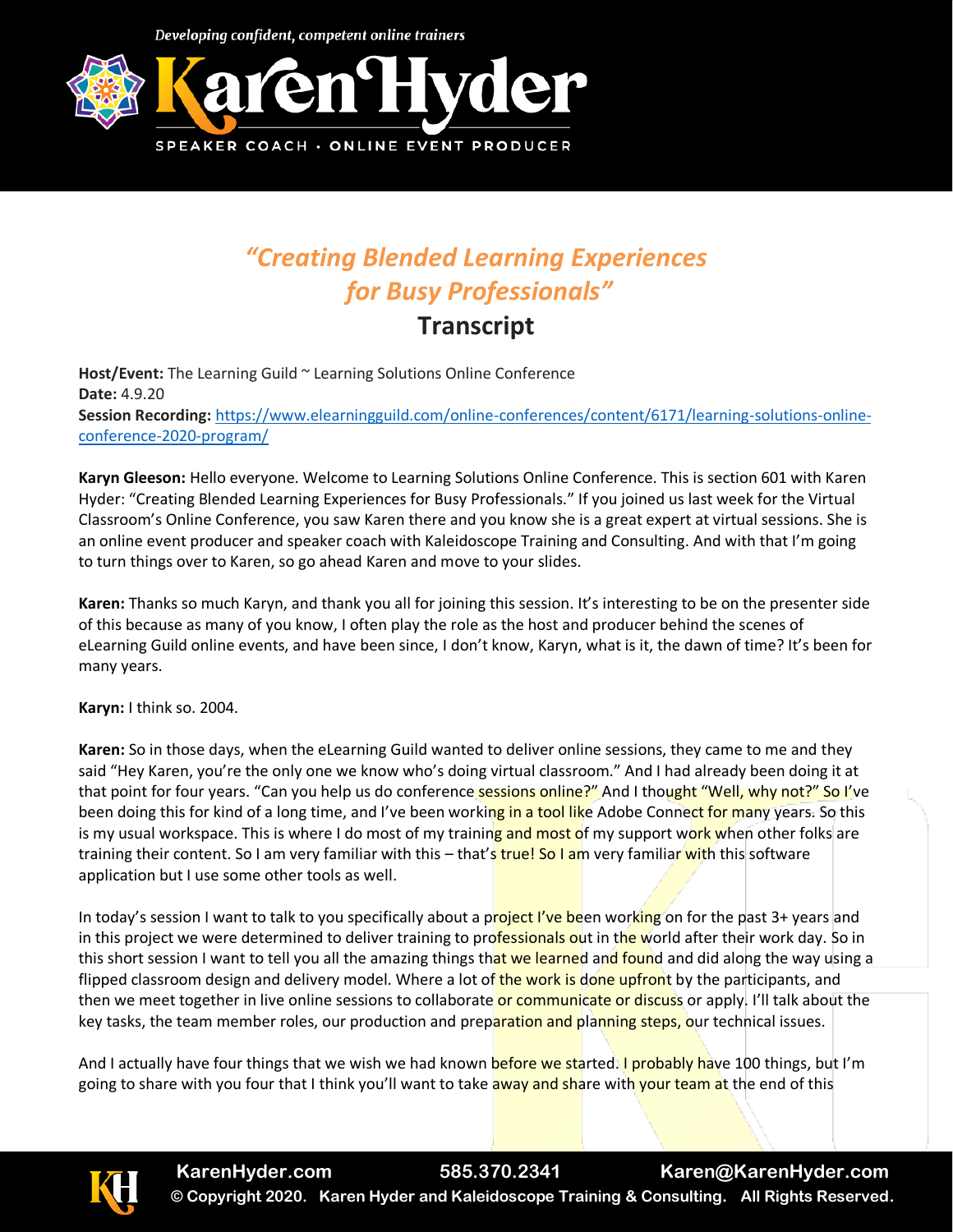session. So if you're with me on these objectives, and you're ready to begin, please change your status to "agree" and I'm going to show you a little slide for that. Oops sorry, wrong slide deck, I don't have that slide. Just change your status to agree by going to the top of your screen in the toolbar there, click on the dropdown arrow to the right of "hand raise" and change your status to "agree." And that lets me know that you're hearing me and you're ready to proceed. OK I see some red, I'm sorry, green checks coming in, no red x's. And I still see participants joining the session. So welcome, thanks so much for coming in.

As Karyn mentioned, I've been doing online training for a long time. I won't bore you with the finer details of that but I have spent a lot of time working in virtual classrooms. So when a Guild member came to me and said "We need to teach a global audience of professionals and parents who are helping children who are deaf or hard of hearing get services and support they need to learn, to listen and speak, wherever they are in the world. Can you help?" I was thrilled to be able to help out on a project like that. It seemed so appropriate and so relevant to reach out to people who are trying to learn along the way so that they can turn around and help their clients and their students. And the family members of those clients, who are often babies.

So, when they looked at the project, they knew that their learning experiences, whatever these online programs were going to be, had to be scalable and locally available. Because people weren't going to be able to travel to attend any training, it must be online. And they did it. So let me tell you about how it worked. First, I'm going to show you my work station. This is where I typically am, and where I am right now. I'm at my home in Upstate New York. I've been working out of this space for 20 years. So all that the world is going through right now to get online, I've actually been doing this for a while and I promise you it does work.

However, we can't make assumptions like we made in the "olden days" let's just say. Or assumptions about how things are supposed to happen. How learners learn. And how training happens. So, we used a flipped classroom design and delivery model that – you know, if you look at the traditional classroom experience, students attend a class and they listen and learn and then they do their homework and they apply whatever it was that they learned, and then they attend the class to review and take a test, typically. But in the flipped classroom, learners are reading and viewing content ahead of time to learn it, and then attending a class to review and practice and apply and get feedback and have their teacher course-correct them along the way if they've made some errors.

And then eventually they're reviewing, adapting, applying, and responding, which ultimately equals a test. Because these folks are professional, out there working in the world, they're not students, they're not children, working sitting in a classroom typically, we're needing to meet them where they are and give them tools that they can begin to apply immediately, as soon as they go back to work the next day.

So thinking about the traditional classroom model, this is just the text version of the visual I showed you before, we're expecting that the students do these things, somewhat on their own and somewhat with a facilitator and fellow participants. And of course it has to be all online. None of us are ever going to travel to deliver this training.

So again if I spelled this out longhand, you know we think in terms of how we of course have to have objectives and have instructions and we have to participate and there are rules and there are tests and so forth. But in the flipped classroom, some of those things are happening as well, but they show up a lot differently. So we're reading articles and then posting things in an online environment. We're meeting participants but online in live sessions as well as asynchronous discussion boards and so forth. We're trying to practice and receive feedback and validate what we're learning in these live experiences as well as in the online experiences. And then, go back to the workplace and review it.

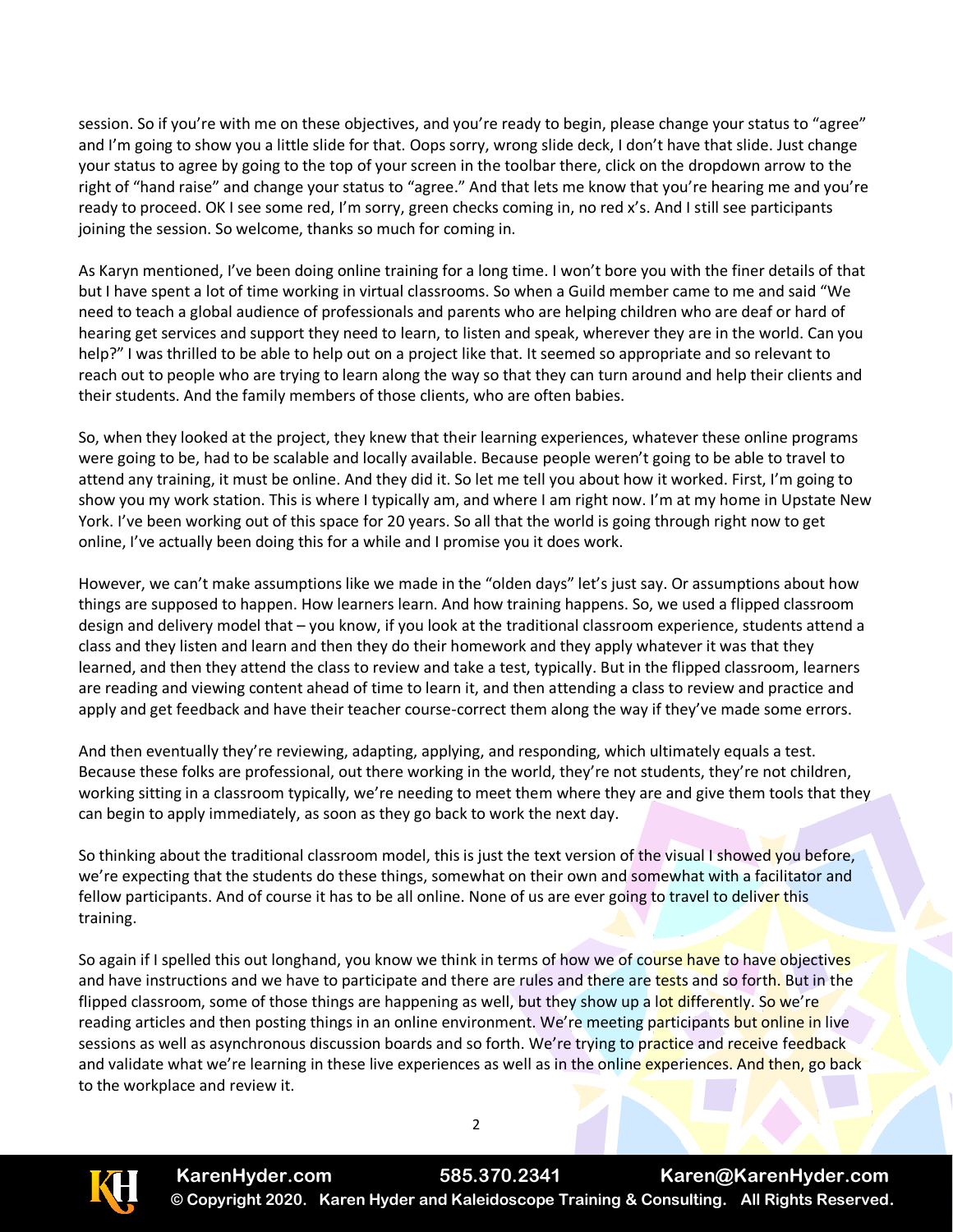So this is really kind of different than what our participants are used to dealing with. They're not used to coming to us, already having done their work assignments. They typically are used to just showing up, expecting to get information and then moving on from there. So I'm going to let you take a closer look at the finer details of that.

And then just to wrap that up, what we do is, we run a program for four weeks. Or typically over four sessions. So that participants have time to do the pre-learning and the flipped portion – the self-paced or the asynchronous portion from one session to the next. Sometimes we stagger it out even further. We don't do it all in four weeks. We might do it spread out over 6 weeks or longer, depending on the needs of the team members and usually the schedule of the facilitator.

We've modeled this around Harold Jarche's "Seek, Sense, and Share" model and there's some information at the bottom of this slide if you'd like to click it. Notice the hypertext links there are clickable. So go ahead and click that to not only see his website, but also the Hearing First blog post about this concept of "Seek, Sense, and Share."

The idea is, when we're seeking, we're discovering new information and so forth. And when we're sensing, we're trying to personalize that and bring that as an internal thing. And we learn best by doing. And then sharing is that collaborative piece, with colleagues. So Hearing First brought in Connie Malamed, who you may have seen speak at this program, and asked her to put together a model for flipped classroom for them, based on their audience, their content, and their specific learning outcomes.

So we put together this "seek, sense, and share" model that has people watching videos posted on a community, reading articles, curating materials, observing case studies, and in some cases doing their own assignments, and pre-posting those assignments to have feedback from the facilitator. Once they get to the portion that's referred to as sensing, the idea is they're connecting key learnings with real life situations. And then when it comes time to share, they're commenting on either the facilitator's materials or other participants' materials. They're reporting their own outcomes and telling stories. They can work in groups and write reviews. So the big difference here is that this is all not facilitator driven, although the facilitator puts all the materials together. It requires a certain amount of personal discipline for the participants to complete the assignments ahead of time and come to the live session ready to perform, or ready to participate.

So this in longhand looks like this as far as the types of activities that are needing to happen. So when a facilitator comes on board, they're needing to chunk their content and redistribute it in a new way. Many of these facilitators are professional people out in the world, but they're not necessarily professional teachers of fellow professional adults. So they may have content from courses or from content that they share with parents. They need to come to us with some amount of material and learning objectives, and we ask them to develop content or source content. Create videos. Caption those videos. Post things on the asynchronous learning environment. And write discussion questions that will compel participants to  $-$  you know  $-$  participate.

Then in between sessions, it's kind of a big commitment, because they need to read the posts, comment on the discussions that have been posted there, and respond. When it comes time for delivering the live session, they often feel very uncomfortable with the idea that they're going to present in an environment like this one, like Adobe Connect, because they've never taught in a format like this. Or, some have but maybe only for an hour, certainly not for four sessions for 90 minutes apiece over four weeks.

So it's intimidating for them to come to the virtual classroom. They know that they're going to need to manage their own technology. And they're eager to invest in a good headset and webcam when necessary. We expect them to develop their own PowerPoint slides, adding engagement and writing in questions. So that's where I

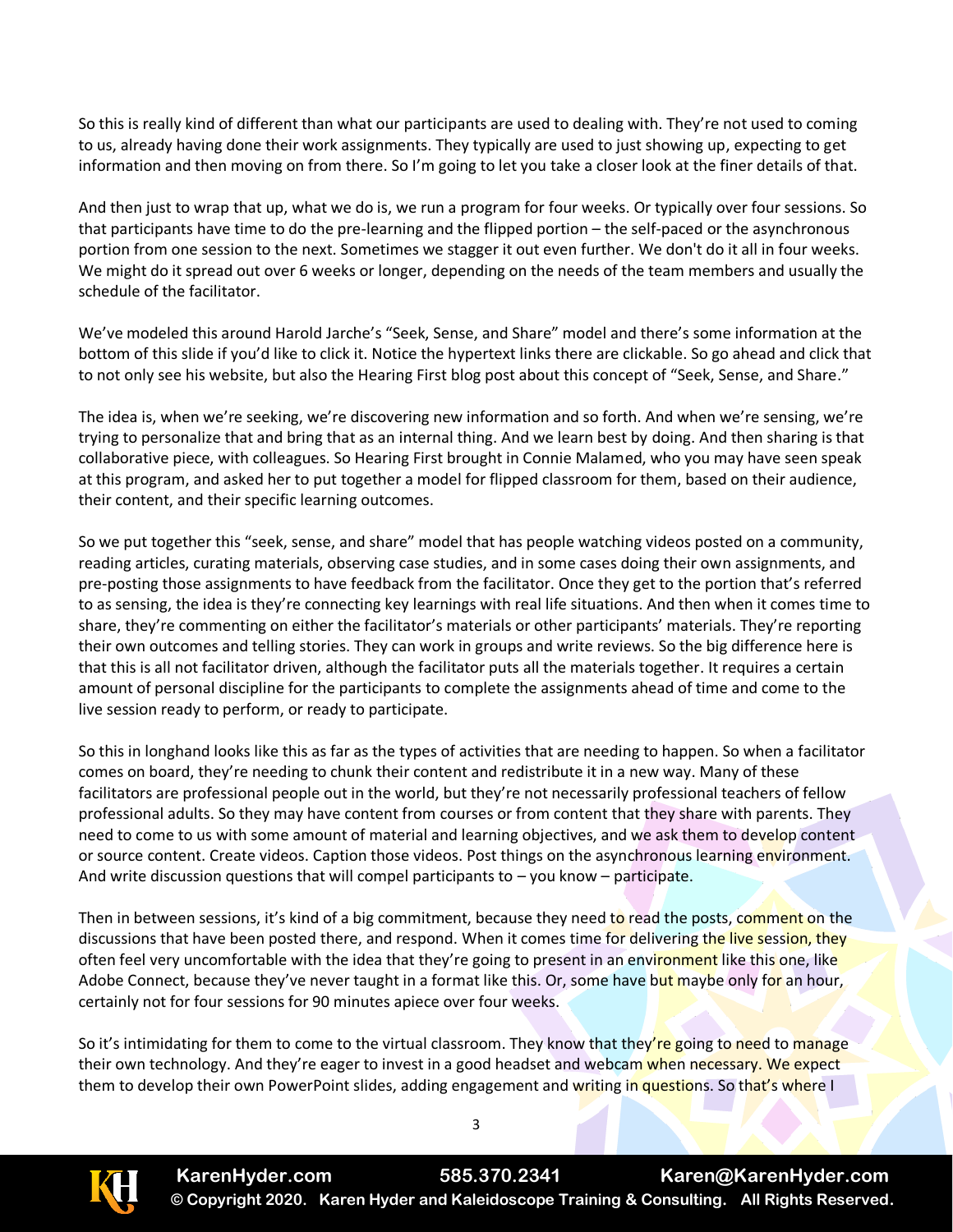come in. I help those facilitators develop what they need to deliver in the live session, so that live sessions are compelling, engaging, interactive, and have all the pieces that we know to be effective within these live programs.

We use a whole bunch of tools but the main software tools that we've invested in are Telligent, which has been highly customized by our programmer, and Adobe Connect, the tool that you're looking at right now. One of the main benefits of Adobe Connect is: session rooms are persistent. So when we run a four week program, it runs in the same session room in the same URL and the content persists. Meaning from one session to the next, all of the materials stay uploaded, all of the chat text is still there, all the poll data is still there.

So when we're running program after program, like you might with a high school or a college course, you don't need to recreate the session room every time, you just need to clear the data and log in again. So that consistency helps us to scale and to reach more people. Before I move on though, I do want to point out – Telligent, this is a learning management platform or learning content management platform where participants can join, they're able to register for classes, they're able to communicate with fellow participants in discussion boards, they're able to message team members to ask for technical support, and so on. You'll see within the construct of the Telligent interface, the seek, sense, and share elements as well. And we call them that so that they're familiar with the lingo or the rationale behind what we're doing. Yeah, I would say Telligent is like Moodle and Blackboard – highly customizable but so much easier when you have a programmer who knows how to customize it. We as team members wouldn't have been able to customize it ourselves. We needed help.

So, when we started to look at live sessions, of course I had a lot of Guild experience running sessions and knowing that people were sort of shortsighted on what it took to put something on. They thought, you know, all you really do is pick a topic, pick a facilitator, and go for it, right? Do a live session, like why can't you just? But what we learned, and what I knew to be true, is that there's other things that you need to consider.

For instance, from the time the facilitator is chosen to the time they deliver, you might want to design something. At least outline something. So we have a master overseer of objectives and content to see really what our audience needs. She understands the marketplace very well, and that's my partner Wendy Demoss, who is not with us today because she's juggling a whole lot, including a nine-year-old. So she's our overseer of all content so that she can see where all the programs are headed and keep all the facilitators in their own "swim lane" as it were so that content isn't overlapping, but it's running neatly in parallel.

Then of course we assign dates and set up resources and post registration opportunities and market so that participants can join these live sessions. And it is a public-facing audience but we do have a community membership. Then all these other things have to happen. The pre-learning details are the asynchronous pieces, the pieces that live in Telligent. The pieces that the facilitator has to create and post for the participants to consume content before they attend the live training. From the virtual classroom point of view, they need to learn the virtual classroom software at least well enough to function.

So, I am always standing by for them, as the event producer, so that they don't have to learn the edges of Adobe Connect, they just have to learn the things that are relevant to the facilitator – like "How do I control my mic? How do I control my webcam? How do I move myself in and out of a breakout room? How can I tell if the recording is happening? How can I tell if my network throughput is failing?" and the **answer to that is take a look** at the bar chart in the top right corner. If it's green, you're good. Red? Not so much.

So there are elements to the virtual classroom that they need to know but we're not asking them to learn everything. There are also elements of the pre-learning or the Telligent platform that they need to know. And we

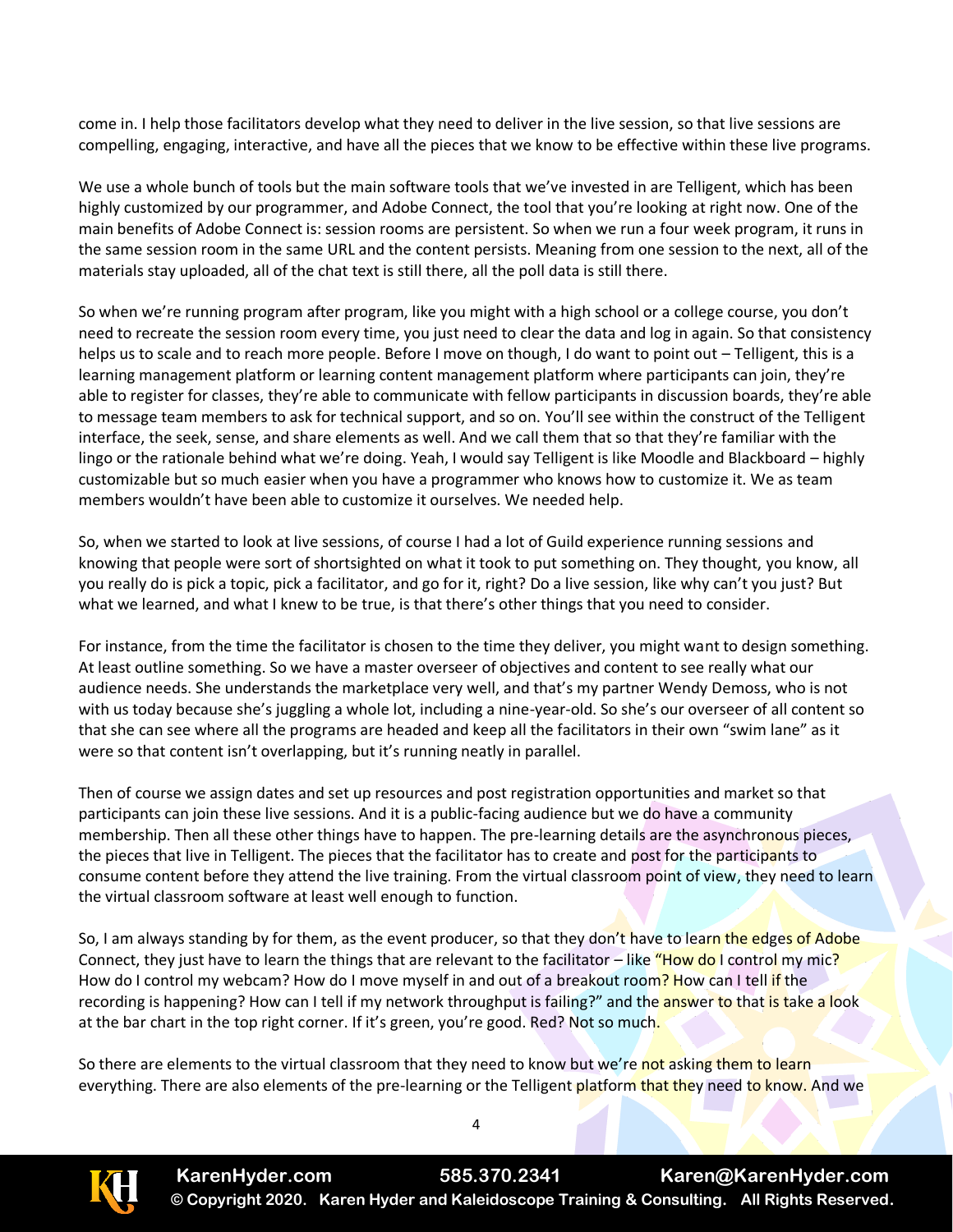had hoped that they would be able to ramp up and just load stuff on their own, but as it turns out they do need help with that as well. So we have team members shepherding the facilitators through this process. And we do ask that they operate around things like PowerPoint as a fundamental design element so that we can have linear slides that make sense when you click next.

But, as I'll say to you folks, we often add 50% more slides than what the original deck included because we also include places where we're asking questions and when there's instructions to get into it. From there again we shepherd our facilitators through the process of creating their content and posting it all in the right places. And then we ramp up for the live session. We also bring in a captioner because many of our community members are deaf or hard of hearing and certainly many of our family members and the children that we serve are deaf or hard of hearing, we always use a captioner. And that transcript can be very valuable not only during the live session, but afterwards.

Ultimately, we open up the pre-learning assignments for participants to consume those to engage to watch videos to take quizzes, to post in the discussions. If they have pre-learning assignments that require them to fill out forms, they can upload those into the interface and be collected there. Of course, we want to remind people how they're supposed to log in, and reminders are sent. We always tell people to join 20 minutes ahead of time so that if and when they have technical issues, we can solve those before the live sessions begins. And then of course we start the engagement early and record those sessions. And then the facilitator can do a live session and practice.

Once we wrap up, we're concerned with things like posting the recordings and the transcripts and the chat texts. We also track attendance so that participants can earn CEUs, which is Continuing Education Credits. And that for us is the big motivator. Many many of our participants come to us because they're interested in CEUs. So that was a point that we certainly had to get clear on: How will we provide content that will meet the approval of the CEU providing bodies? And how will we manage the attendance recording and so forth? And I'll tell you, it's not easy. It's not something you just whip up in one day.

So, remember that this is an iterative type of a program, participants do pre-learning, they attend live sessions, they do more pre-learning, and attend more live sessions. So over a four week period, or a four session period, they're going back and forth multiple times. Which we find is incredibly effective. There's lots of time and lots of support along the way.

As far as the team roles go, of course we have the participants themselves who need to have their local setups set up, their hardware, their network connections, etc. We have the facilitator and me, I provide the role of coach, host, or producer, except when Mel Chambers is pinch-hitting – thanks, Mel! We always have a captioner. We also have a document and traffic manager – the person who is just making sure facilitators are getting their materials formatted and posted in the right places, and that the items are getting ticked off our checklists in our tool called Wrike, which is a project management tool. We also have our fearless leader, a content visionary and instructional design lead, the person who makes sure that all of our facilitators' content stays in the right lane so that each facilitator is covering their materials but not weaving into other people's materials.

Of course we need IT support. I play a measure of IT support in the Adobe Connect environment and sometimes when it comes to like Chrome or outlook but really we need internal folks to help us manage the coming and going of all of the registrants and the content, the materials, the CEU reporting, etc. And we also have a programmer who has put together templates for Telligent so that it's fairly plug-and-play for us from one program to the next. We don't need to re-create the wheel as it were every time. We just clone the previous program and fill in new content.

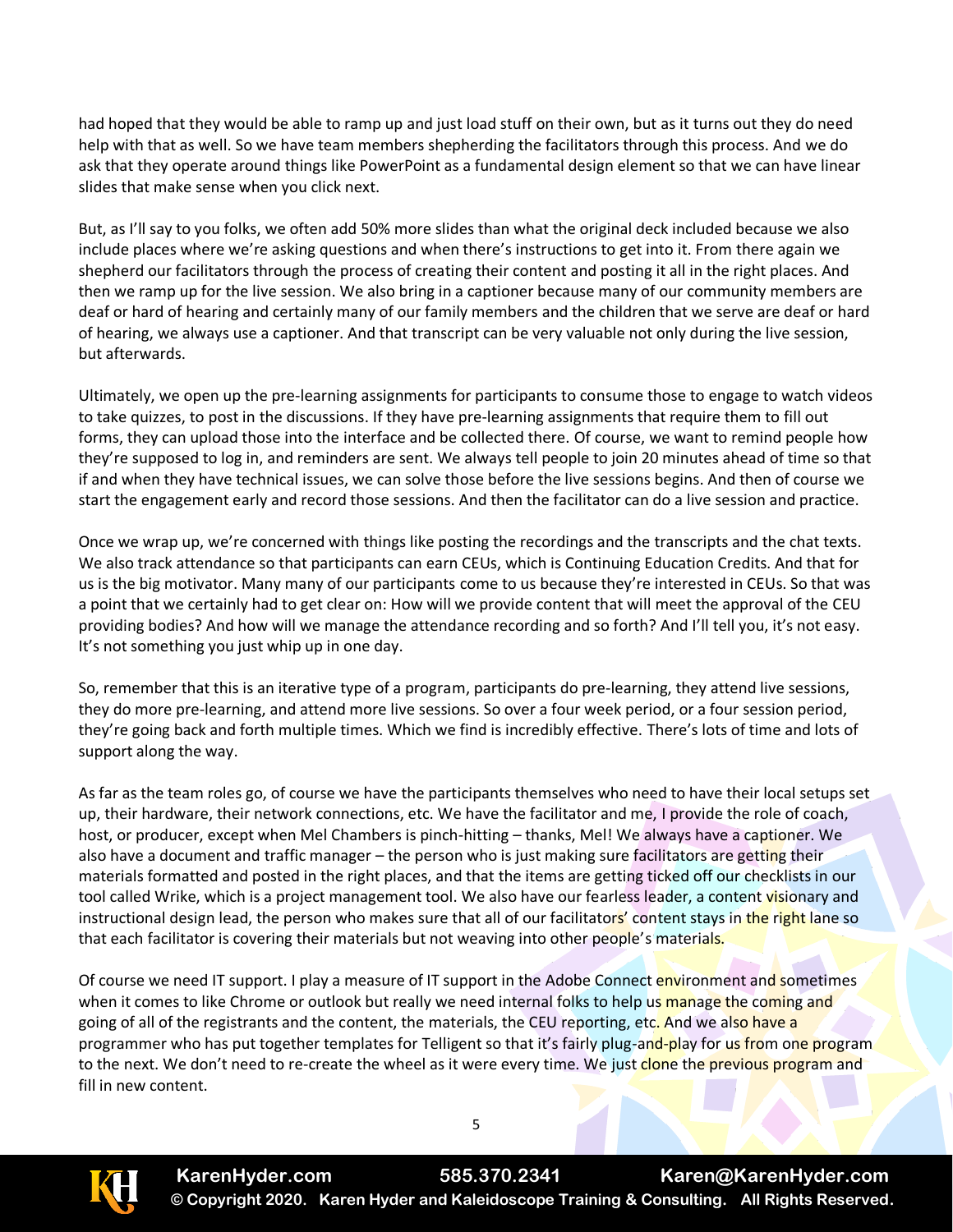We also have somebody that helps manage registration. Somebody who helps us with graphics, communications and marketing. We have a project manager full time that helps with this stuff as well as the rest of the activities around Hearing First, and we have Teresa Caraway, who is the leader who oversees all 15 of our team members. And she's the one who has really put together this whole program to be sure that we can reach the professionals and families who need this content.

The tools that we use are varied, and these are just some of them. Of course, like everybody else in the world, we use Zoom for our staff meetings and just some of the training that goes on has to happen in small groups. We use Google Docs. We use Dropbox and there is a function within Dropbox that's like a bottomless pit mail slot that we can send to our facilitators when they want to upload video clips to us. Very often video clips are hundreds of megabytes so we need Dropbox to help us facilitate that file transfer. We use Wistia for our hosted video storage. It meets HIPAA-compliance security requirements.

We use Teams and Outlook. We use HubSpot for gleaning all of the attendance and participation activities to report back to the CEU authorities. And we use Wrike which is a really excellent project management tool that helps us do forecasting and keep track of all the day-to-day tasks that we're checking off our lists as we go through these programs. And now that we've done over 50 of these flipped classroom/blended classroom learning experiences, we know that it's easy to forget that you did that task already or think that you already did that task because you've done it 49 times. So Wrike helps make sure we do the same stuff, time after time.

I mentioned our fearless leader, Teresa Caraway, who's pictured in the top left portion. In addition to leading us at Hearing First, she also delivered some training last month. And I wanted to share with this group some of the things that she posted within the Telligent community, within the pre-learning space, so that you'd get a sense of what that looks like.

So if you can see on this slide, there is in the top left portion of the screen, some introductory text, the background of what we're doing here and why we're doing it. In red, the assignment that is required to earn CEUs. The Seek and Sense portion is the portion that leads into the video clips that she's added here – like what's the point? Why are we watching? Of course, Wistia houses our videos but the urls show up here in Telligent and participants can view the videos on screen.

These days, in order to get CEU credits for the pre-learning content, we had to measure that the pre-learning content was actually getting completed. So video clips have quizzes at the end. So if you've gotten through the video, all the way to the end, and you've completed the quiz, we have a way of documenting that you've completed that assignment, and that meant we could allow CEUs for not only the live programs, but also the prelearning and that came down as a requirement from the CEU authorities, the people who gave us the go ahead to set that up that way.

We also provide the transcript of the video that's posted. We always have transcripts. We have the facilitator lecture, which is Teresa's pre-session – you know the part that you'd go to class for typically, hearing the person give their shtick or their presentation. And a transcript of that. Yes, Jaime, we are able to track the completion of the video viewing by embedding a quiz at the end of the video. It took a little negotiation to get the CEU distributing body to approve that, but once they saw how that was working, that worked.

We talked earlier about the fact that sometimes participants are meant to complete something ahead of time and they have forms to fill out. If they don't fill out those forms ahead of time, we don't have any way of saying that they really did the assignment ahead of time. So we have forms that they can download and then upload into the

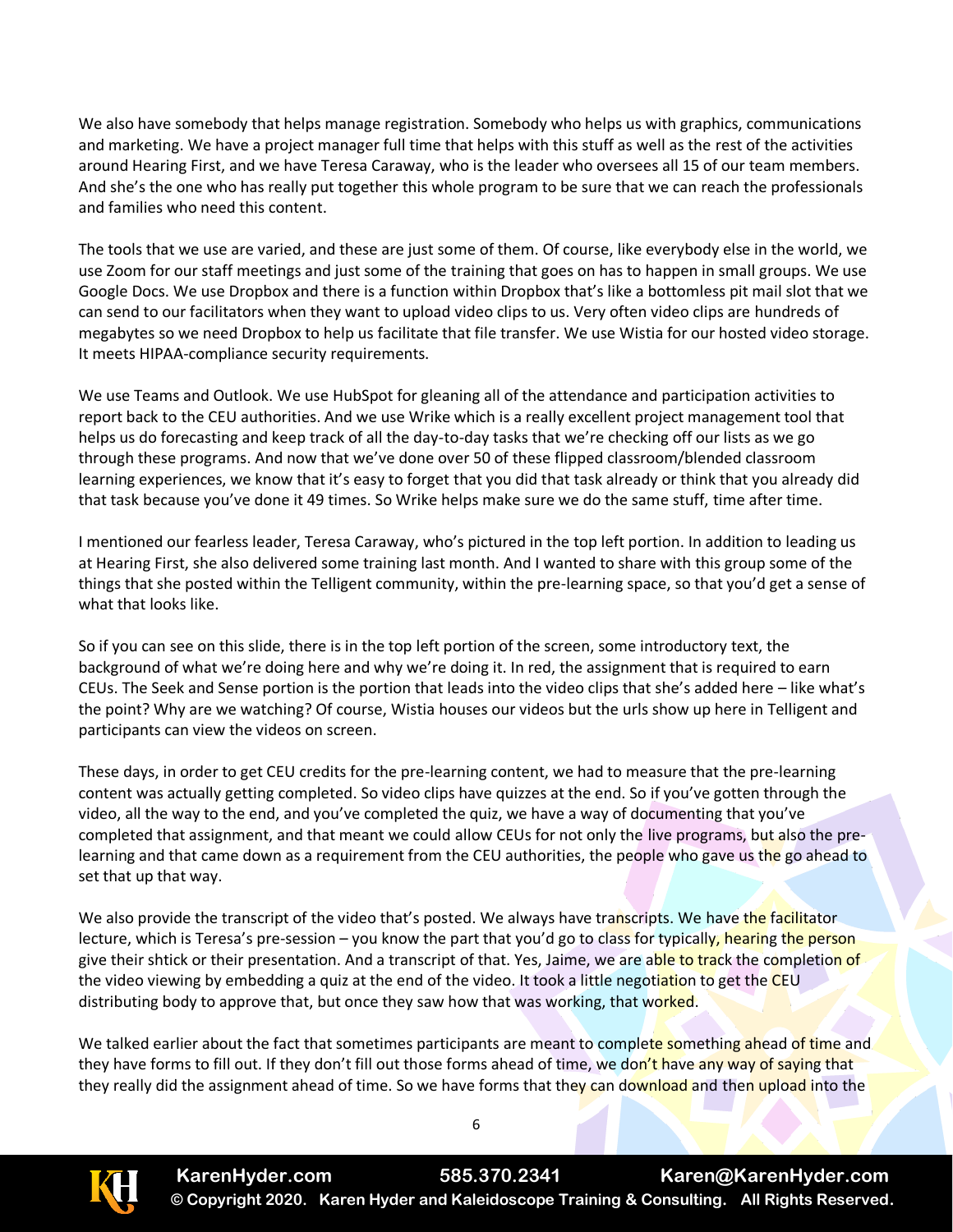Telligent space, so that can be tracked as well. And again this is from Teresa Caraway's class last month. So they do have to do certain hoop-jumping activities to earn the CEUs.

In addition to all the things that you've seen us post, we also have a Dig Deeper section. And that's really important to our facilitators who could go on and on for more than four weeks. They have plenty of content and plenty of articles and plenty of YouTube videos, and plenty of white papers that they just want to share with everybody. But we can't fit all that in. So the Dig Deeper is "Hey, if you need more, there's more available here." But we allow them to sort of expand and contract their level of time commitment to this program. You don't have to do the Dig Deeper stuff.

The discussion interface is really fascinating. It's not unlike chat that we use here in Adobe Connect, but it allows participants to see each other as collaborative colleagues and they can communicate very effectively back and forth in the discussion boards. And then the facilitator can view those discussions prior to the live session. We usually ask them to complete it by the Friday before, so that the facilitator has time to read through the discussion posts. Sometimes we have hundreds of participants logged in, so you can imagine how long it takes to get through the discussions, to glean out the critical elements, to possibly tweak your plans for the next live session, to address those questions and then to you know respond.

So we want to make sure the facilitator has time to do that. And then of course participants post in the discussion, so we're seeing what they're learning along the way. It's not a matter of having to give them a test and saying did they score 90% correct on the test, it's put it in your own words. Tell us how when you applied this in your program this week. How did that help? How did it work? What did you do differently?

So here's another element, just to give you sort of a closer up view of this. This is from the session 3 quiz – and I'm not showing you the video here. And Jaime, they're not actually required to discuss, but if they don't complete the needed assignments, we're going to go back to them and say "you didn't complete them" or "Hubspot did not see any activity, and therefore we cannot give you CEUs."

So in Teresa's program then, after having that upfront lecture, plus the video clips and the conversation around that and the quiz around that, she had the participants in the live session then isolate specific things that she wanted to get clear about. And the reason that she needed to get clear about this is, you know, for us, for me, babies, toddlers, and preschoolers they're all one kid, right? No. Absolutely not. So she wanted to get clear on certain things you might do if you were working with a baby. Or certain other different things you might do if you were working with one of these other groups.

So the first question looked like this – and I don't really love that flying-in thing but she's a creative person. So thinking about a family new to LSL – that's listening and spoken language. What would you predict some examples of what the child might do and say while, for instance, getting dressed? Choose an age group and share your prediction. And so the next question was: Thinking about this family, what would you predict some examples of what the family might do? So she's asking them to give examples of essentially narrating activities. The reason we do this is we want to flood the baby with language. We want to give them lots and lots of language because babies who were born deaf have missed out on a lot of language learning. So we're trying to really stimulate and grow those brains.

So we want parents to understand specific vocabulary words that can be emphasized. Or specific activities that can be narrated. So if you're dealing with the baby, toddler, and preschooler, what would be the appropriate vocabulary words? And the way this shook out in the live session looked like this. Which for some folks is probably

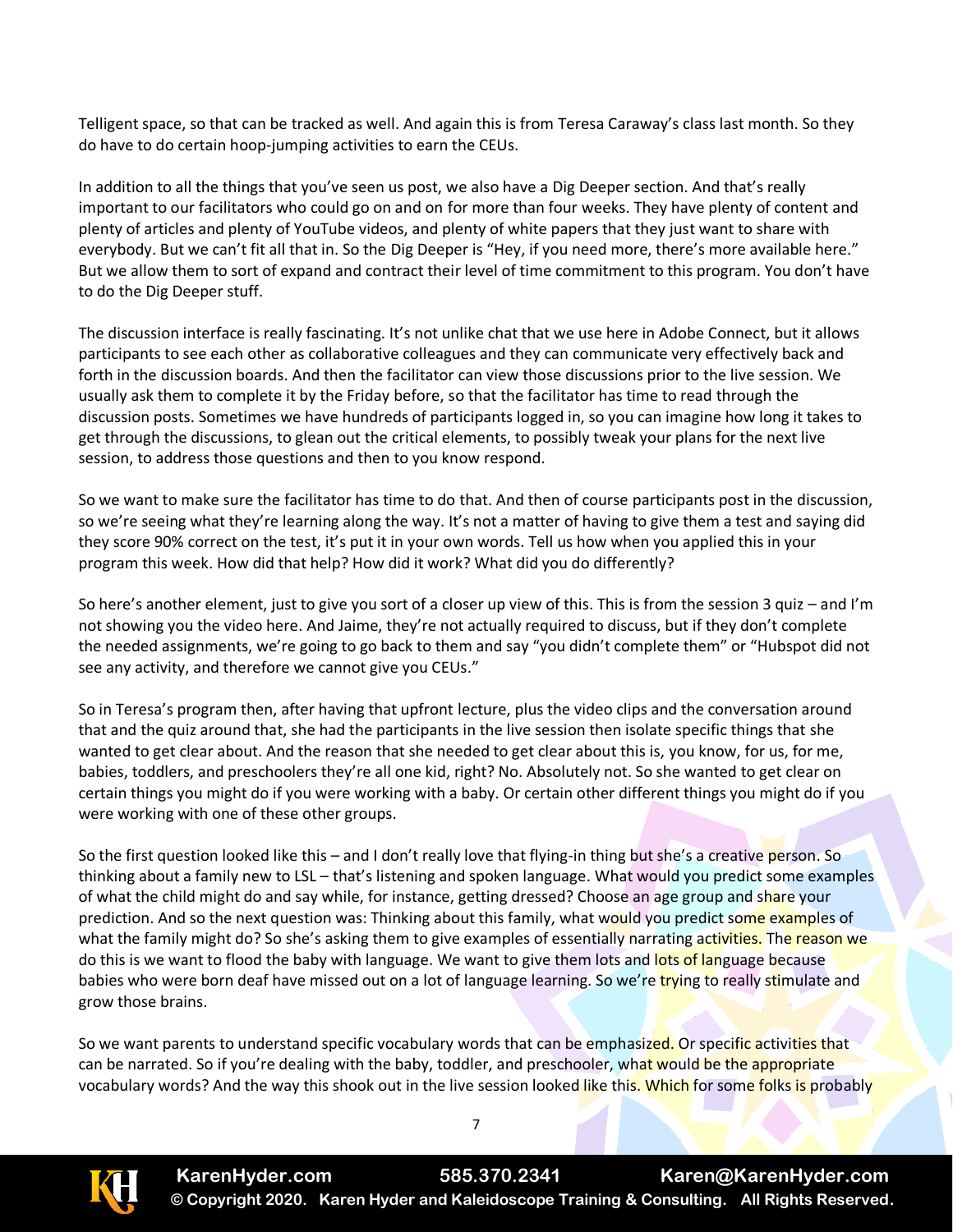a visual no-no. There's a whole lot going on on the screen right now. But in context, it was all relevant. Because what you're seeing here on the left side is the baby, in the middle the toddler, and on the right the preschooler.

Along the bottom edge of the screen you're seeing the captioner captioning what Teresa is saying at that time. We don't have distractions of PowerPoints right now. We don't have the distraction of the facilitator's webcam even on screen right now. What's important here is the discussion. What's important is for Teresa to see what the participants are typing and validate the right answers, and course-correct when people are in the wrong lane here. So she might say if somebody put an example that was more appropriate for a preschooler in the baby column, she could say, you know what, that's more appropriate for a baby than a preschooler.

So think about how the engagement can be so much more effective, so much more satisfying, so much more relevant, so much more compelling if the participants have already done a lot of work up front. They already viewed the lecture at the convenience of their own time. Not at the same predesignated time – which, by the way, is inconvenient when you have a global audience. So they did the bulk of the work up front, by reading Teresa's posts. By watching videos. By listening to her lecturettes. So by the time we got to the session, they were able to complete these tasks and she was able to validate correct answers.

We've been doing this now for over three years. We have over 50 live learning experience programs, and if you click that link – where it says Live Learning Experience Programs – you can see the list. I've worked with each and every one of these facilitators to help them ramp up for their live session and get ready to deliver content inside Adobe Connect. We've had 9,454 registrations. In many cases that's several – the same people coming back for several programs, so it's not unique individuals, but 9,454 registrants. We've had attendees from 66 countries.

And so far we've given out 4,640 CEUs that they had to earn in a very rigorous fashion. There is no "skating" on these CEUs.

Sarah, we often have the facilitator managing the chat by themselves with me standing by to help out with technical support questions, but we've also implemented a "help a friend out" program, where other team members, other facilitators who have been through this before will log in just to assist. They can help us escalate questions that are popping up in the left side chat and put them in the right-side chat. The space that you're not seeing here in Adobe Connect that's off-screen for participants.

But the message that I usually give to them when I'm teaching facilitators how to teach online is "It's OK for you to stop talking occasionally." Stop talking, mute your mic, read what the participants have been writing, and then turn your microphone on and you can answer in batches. You can answer: "Hey Fred that was an excellent comment" or whatever it turns out to be. So, it's not easy to talk and read at the same time, in fact, I so far have not found it possible, but it is OK to be silent. I think not having webcams on takes the pressure off of the facilitators from feeling like they need to be making eye contact with the camera and not making awkward faces when they're squinting to read things in the lower left corner of the screen.

So we've just taken some of the pressure off that, and frankly, some of the burden off the network. Because when we're streaming webcams, we end up hogging a lot of the network throughput that our participants need just to hear. Sometimes the audio throughput can be tough on a connection that's wireless or has a lot of traffic, or just low bandwidth in general. And if some of you are working from home for the first time, you might notice that your home network can be bogged down much more easily than the one that you have at work. And if the kids are playing or streaming Netflix or playing some video game online next door, that can bog down your network throughput as well.

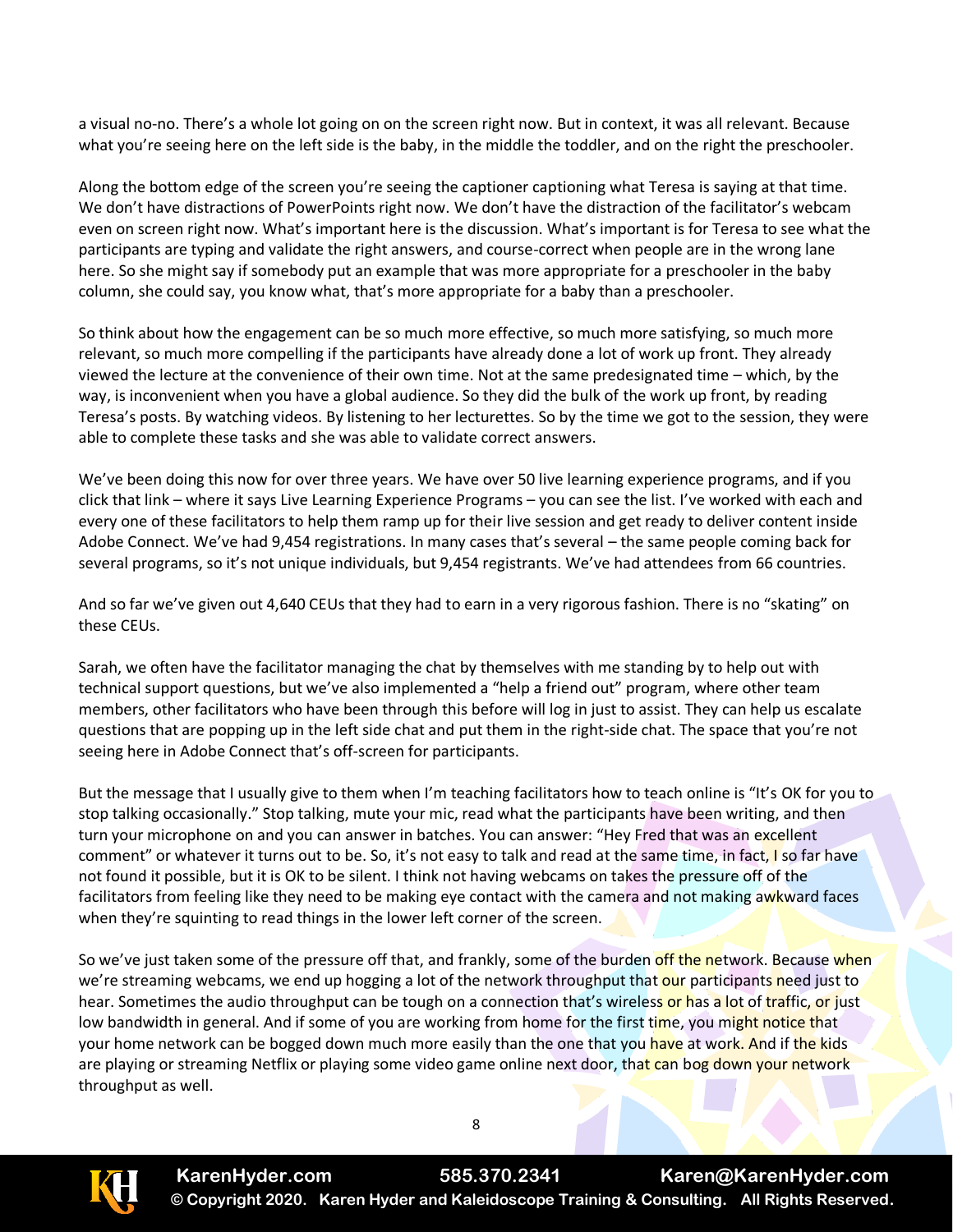So take a look at what we do. Blended and flipped often are used the same way; I think some people might make – split hairs about the difference there – for me, flipped means that we do the homework first. Blended just means we use different modalities. I can show videos, I can send emails, I can write you longhand letters on paper and send it in an envelope, all of those things would be part of a blended offering.

So we do require them to do between 45 and 60 minutes of pre-learning every week, and you're probably thinking "How in the world do you motivate people to do that?" And the answer is you can't get the CEUs if you don't do it. So they do have to perform.

They do also have to attend the majority of the entire live session. If they have some technical problems logging in, we do have a couple minutes of grace that we can allow for login time, but they must attend each live session live. We record the sessions if they missed it and they want to go back. But once they've missed it, they can't then earn the CEUs. And there's no such thing as partial CEUs. You're either in or you're out.

Of course we use a host/producer person – that's me – who also serves as a coach. I'm the one who takes the facilitator's hand and says "here, let me show you what it is you need to know, and what you need to know about it. And all this other scary stuff that's going on on the screen – things that float around and move? I'll take care of that." And in fact, I usually say to them "Just order me around, I'm the youngest of 6, I'm used to taking orders, just tell me what you need me to do. Like "Hey, Karen, can you make that work? Hey, Karen, can you fix that thing? Hey, Karen, can you help that person?" So I'm always standing by.

I'm just taking a look here at chat, but while I read, I'll let you read our Learning Experience Snapshot from 2020, this is just our first quarter and you can see the work that we've been doing here. Nope, CEU for the entire thing Jaime, we can't give partial CEUs. It's a nightmare to manage, for one thing. So we do have a lot of people attending these programs. They don't all complete them. They don't all care about CEUs. Some of them are parents who are there to learn so that they can help their children. But we are pleased with the number of people who come back and take the program again and again.

Also I want to give you a little bit more detail in that from the – for the most part our participants are telling us that they're really very satisfied with the programs. They're satisfied that they've been challenged to really do the work. Not just kind of show up and you know click on a few things here and there, but to really engage. So we're seeing really positive feedback from our participants.

And there are a few things that we wish we had known before we started. Some I knew but it took some experience to really know how important they were. One was that our participants really needed to unlearn their habits. They were so used to showing up for a live session, or showing up for any kind of training that they were not used to having to complete assignments before they got there and they sure weren't ready for the technology. They're – some people are trying to attend the training using a smartphone riding a bus. One of our students was 30,000 feet in the air, he was logging in from a plane.

So they're trying to do this, and they're trying to meet our requirements, and sometimes they'll stand on their heads. But they don't always have technology that works brilliantly well. We typically do programs after work hours Eastern Time. We find that it's a pretty good time for people to join. But when people are working from home or joining on their commute, they only have a phone or a tablet in their pocket. So the technology issue has been limiting. Because of that we realized that breakout rooms were not necessary for our outcomes. We spent the whole first year doing a lot with breakout activities and they were great but it really wasn't fair to the participants coming in from Bangalore at 4 in the morning on an iPhone.

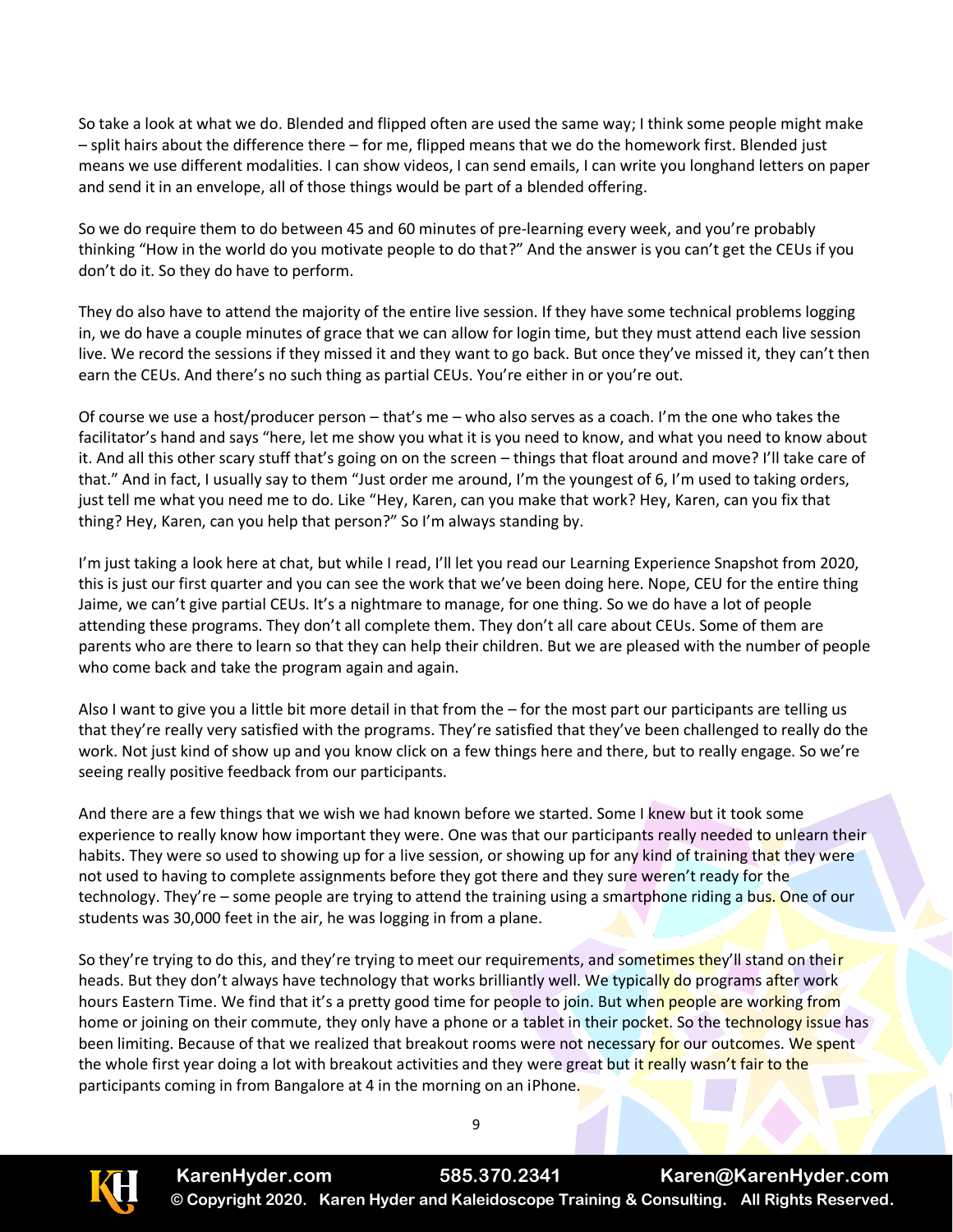So we found that the breakout groups, while they were cool, caused it to be sort of a barrier to our professionals and we didn't want to have barriers, we wanted to keep it easy. We also found that using a tool like Event time announcer helped us to tell people what time it was. It's very difficult to tell somebody on the other side of the world that "Don't worry, just log in at 9:00 ET New York" well they don't know what that means. And when daylight savings time changes I can't even, I don't even want to admit how many times we've been burned by that. So take a look at the event time announcer function – it lives on timeanddate.com – you can click that link and see that I've set up a time and date function. Yes I'm still here.

So I wanted to give you the opportunity to really think about the team roles that we included for our program and I have a little poll here – Mel, would you do me a favor and bring up that poll related to team roles? I'd like for you to think about which of your team members are represented here and which team members do. I'd like to say this is easy to do and you can do with two people – you could have a facilitator and somebody that helps with the files. But for us it's become so much more as we try to scale and reach learners from all over the world it's really challenging for just a handful of people to do it and we also find that the technology – people don't warm to it as quickly as you might think.

So it's not easy for us to just say to a facilitator "Here, just, you know, do all this stuff with this software" Because they're not ready to do that. They're still struggling just to figure out how to design their content for this model or this modality. So I'm showing the results of the poll now so you can get a sense of what your fellow participants – Effrosini, you probably know what I'm talking about then – it's challenging to juggle all of those things and for those of you that know me, you know I'm a big proponent of having a plan B in mind. Which means if any one of these team members is not available, it's important that we're cross-trained so that other team members can "pinch hit" when necessary. Hang on, I want to go back a slide here – standby.

I'd like you to take a look at this plan – our standard design plan, and the design plan that we've been using at Hearing First and if you could highlight for me or type in chat which of these steps you feel like your team would do better if you were completing this step. So I'm sorry I don't have these numbered, but take a look and see if there's anything in here that you feel like you should be doing or you would have more consistent success if you did include. (*sound drops*) William I see your message there, do I document these roles in any form? I have the slide for it. We certainly know our roles as employees of the organization, so yes, all of our roles are defined there. But if you're looking for a list, I would say use the list on that slide – and I can tell you what number it is – 13.

There's a certain beauty to the structure of course and that is that we don't need to reinvent this every time that we do one of these things. There are certain pieces in place that are virtually the same every time. We're just plugging in the facilitator and that facilitator's content in those bookends or inside that framework. So by having the producer – which I'm going to again tout the role as being really relevant here. The producer can really help streamline that. Because facilitators would come to this with really the wrong expectations about how this works. They would be thinking much more about how things were done in the traditional classroom. They would be thinking much more about "How do I get my video to work?" than "What kinds of questions can I ask that will compel participation?"

So, I'd like you to really look at how virtual classroom and asynchronous e-learning can be chunked so that the pre-learning – the pieces that really don't need a facilitator to walk you through it and hold your hand can be posted and made available to people to consume at their own pace. At their own convenience. Then, reserve the live training sessions for what I call "premium time" where you do make an effort to log in and for people on the

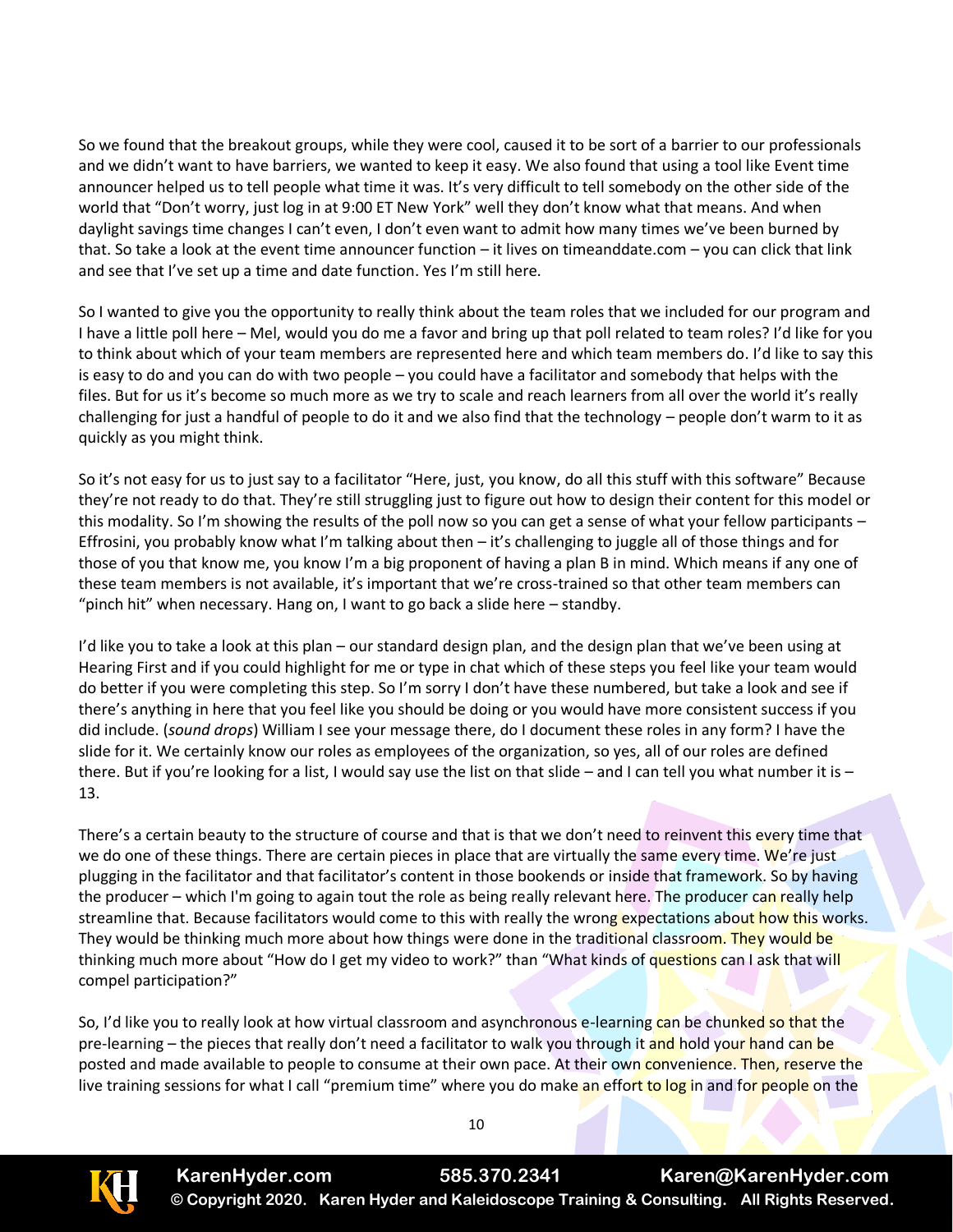other side of the world it's a terrible hour of the morning for them, but they do log in because they've made a commitment to this process and they're very much interested in engaging in that. William, we don't have so much facilitator and participant guides per class, but the Telligent interface provides that structure. It tells them what to do first, what to do next, what's mandatory and what's extra, where to log in. On the day of the session, they click a button at the top of the Telligent community and it ports them over to the Adobe Connect login. So thankfully we have that API programmed right into there, so they don't need to know what their login ID and password is for Adobe, it's just all integrated together.

But the Telligent environment serves as that participant guide. This timeline is between six months and – I'm sorry, between six weeks and six months. We usually start with the choosing of the facilitator and getting the schedule on track months, or sometimes years, in advance. But I often don't meet with the facilitator until 6 or maybe 8 weeks out. Folks that are doing sessions in the summer have already gotten a head start with me though. So they know what's coming. And they know that if they don't stretch it out a little bit, they'll be scrambling to do it all at the last minute. What's happening now is we're running certain programs for the second and third time around. So the content is already built, the Adobe Connect session room is already built, much of the content is already uploaded. We're just cleaning up the data and starting over again. So that gives us a lot of scalability. Yes facilitators are SMEs and I train them.

I'd like to talk a little bit more about the delivery platforms. We also use Zoom for some of our training, and many of you are probably learning or have been using Zoom in these last couple of weeks, which is a very functional tool. It has great functionality. You could even do breakout groups in Zoom. Please be cautious though that people's priority I feel in Zoom is the webcams and having everybody's microphone on. Once you have multiple webcams and multiple microphones it becomes kind of hard to communicate. So be really cautious about just letting everybody have access to cameras and microphones – it can bog down your network throughput and the noise on the line can be just unbearable.

Rubina, I can't speak to what all the different software tools provide, but your licensing is typically what governs the size of the room. So it depends on if you have a webinar license, or just a regular classroom license. OK so we're just coming up on our last little bit of time together here.

There's so much more that I would love to talk to you about, but I do want to just wrap things up and give you the opportunity to think about the types of things that have changed for your participants in this new environment. I've seen, over the past 20 years, as people have adopted webinar technology that our participants have been maturing in some ways – they've been learning to use these tools more easily and more effectively, but our facilitators have not always stepped up to the challenge. So very often webinars are a broadcast of a lecture and that's it.

So we've trained our participants to say that webinars are a good time to clean out your inbox or eat lunch or fold the laundry. By creating live experiences that people make a great effort to log into at a specific date and time, by making those engaging, and allow them to really participate and be validated and have their learning ideas either validated or corrected, people are much more participative, much more engaged and get much more out of the program. So, for me, it's changing the way facilitators approach delivering this content. So please leverage the resources that are available in the software, don't just default to what was always done before.

We've had some excellent feedback from participants – I'll give you a chance to read some of it posted here. The two different tools – Effrossini are for the pre-learning, the asynchronous learning, and the live training – that's why we're using two different tools. Jaime call me later – yeah that's what I do. Thank you. Ah WebEx meetings